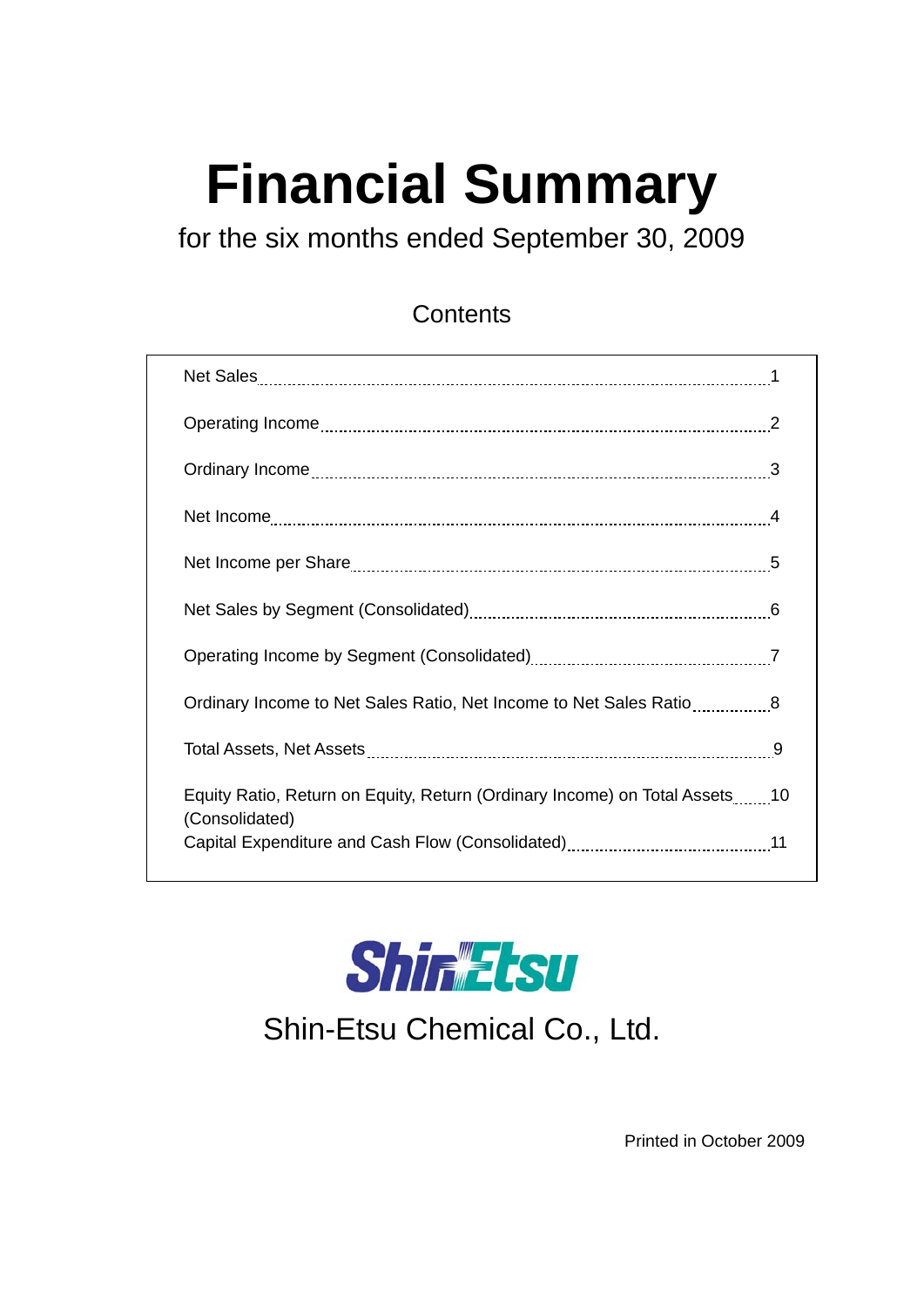

Net Sales



|           |       |       |       |       |       |      |                                             |      |      |      | (100 millions of yen) |
|-----------|-------|-------|-------|-------|-------|------|---------------------------------------------|------|------|------|-----------------------|
|           | 00/3  | 01/3  | 02/3  | 03/3  | 04/3  | 05/3 | 06/3                                        | 07/3 | 08/3 | 09/3 | 09/9<br>(First Half)  |
| Net Sales | 6,789 | 8,075 | 7,751 | 7,975 | 8,328 |      | $9,675$   11,279   13,047   13,764   12,008 |      |      |      | 4,172                 |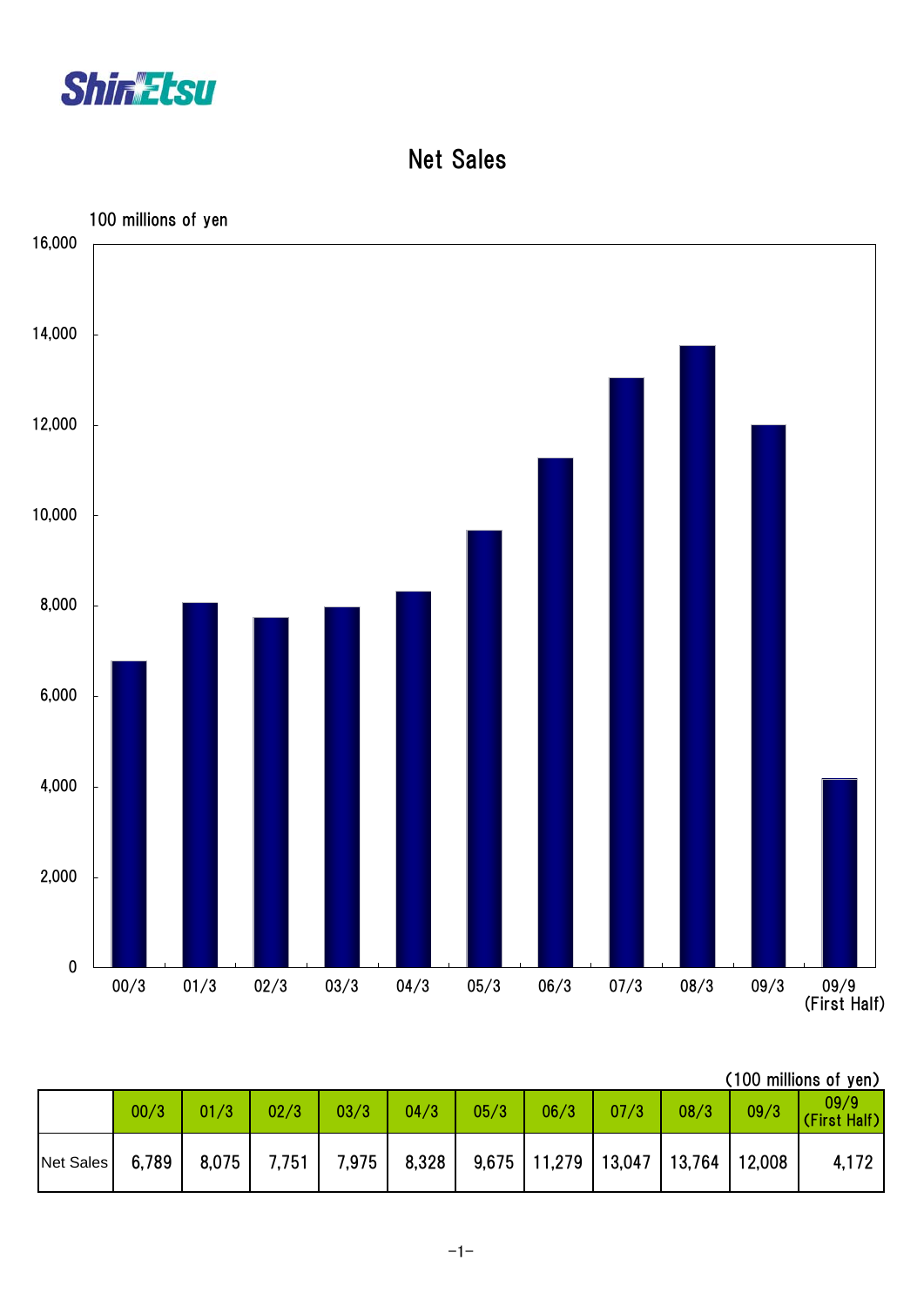

# Operating Income



|  | (100 millions of yen) |  |
|--|-----------------------|--|
|  |                       |  |

|                     | 00/3 | 01/3 | 02/3  | 03/3  | 04/3  | 05/3  | 06/3 | 07/3  | 08/3  | 09/3  | 09/9<br>(First Half) |
|---------------------|------|------|-------|-------|-------|-------|------|-------|-------|-------|----------------------|
| Operating<br>Income | 875  | 127  | 147،، | 1,221 | .256، | 1,517 | .853 | 2,410 | 2,871 | 2,329 | 529                  |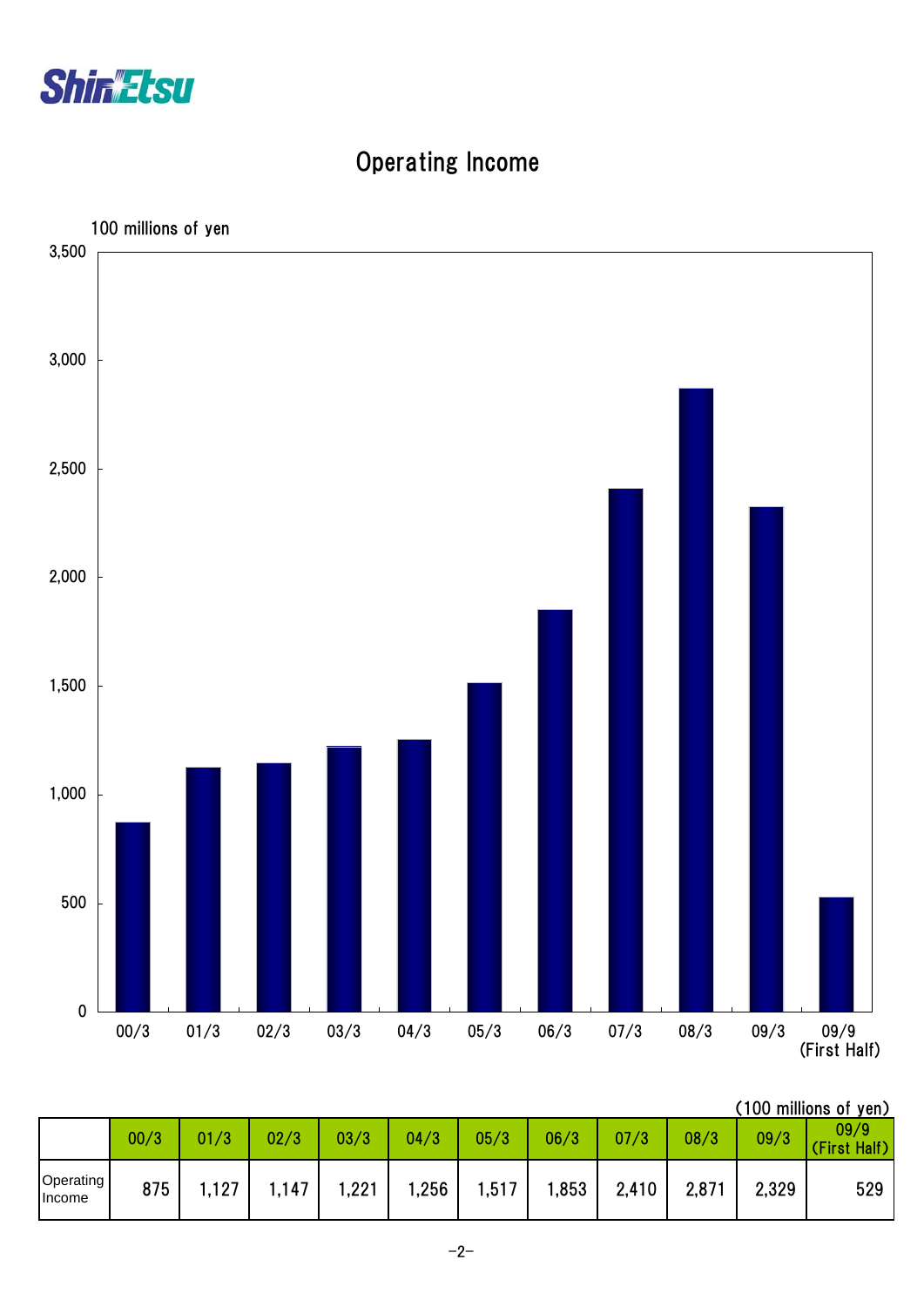

# Ordinary Income



| (100 millions of yen) |  |
|-----------------------|--|
|                       |  |

|                           | 00/3 | 01/3 | 02/3  | 03/3  | 04/3   | 05/3  | 06/3  | 07/3  | 08/3  | 09/3  | 09/9<br>(First Half) |
|---------------------------|------|------|-------|-------|--------|-------|-------|-------|-------|-------|----------------------|
| <b>Ordinary</b><br>Income | 844  | .158 | 1,170 | 1,221 | 256, ا | 1,515 | 1,850 | 2,470 | 3,000 | 2,505 | 558                  |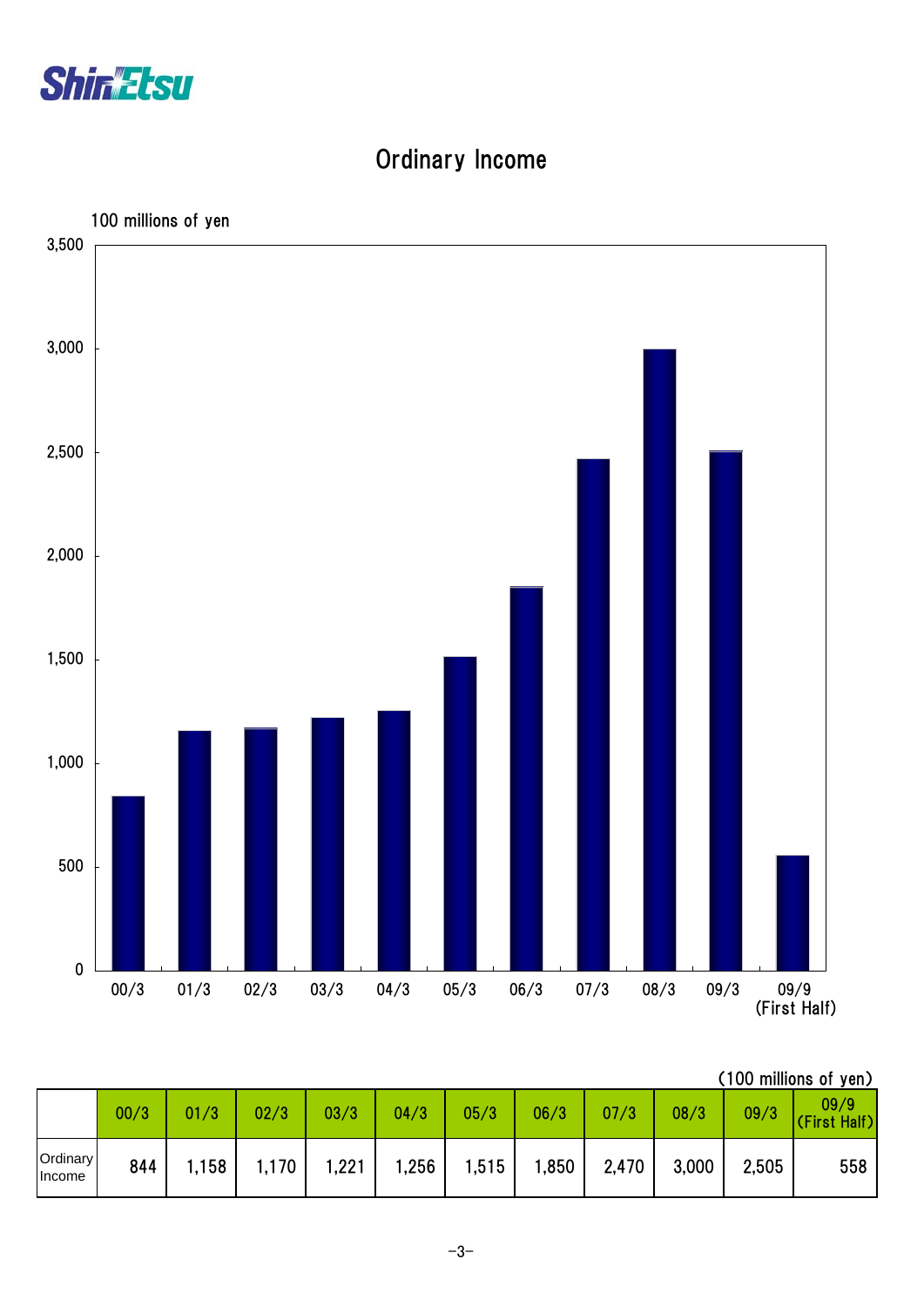

#### Net Income



|               |      |      |      |      |      |      |       |      |       |      | (100 millions of yen) |
|---------------|------|------|------|------|------|------|-------|------|-------|------|-----------------------|
|               | 00/3 | 01/3 | 02/3 | 03/3 | 04/3 | 05/3 | 06/3  | 07/3 | 08/3  | 09/3 | 09/9<br>First Half)   |
| Net<br>Income | 482  | 645  | 685  | 730  | 748  | 932  | 1,150 | ,540 | .836، | ,547 | 355                   |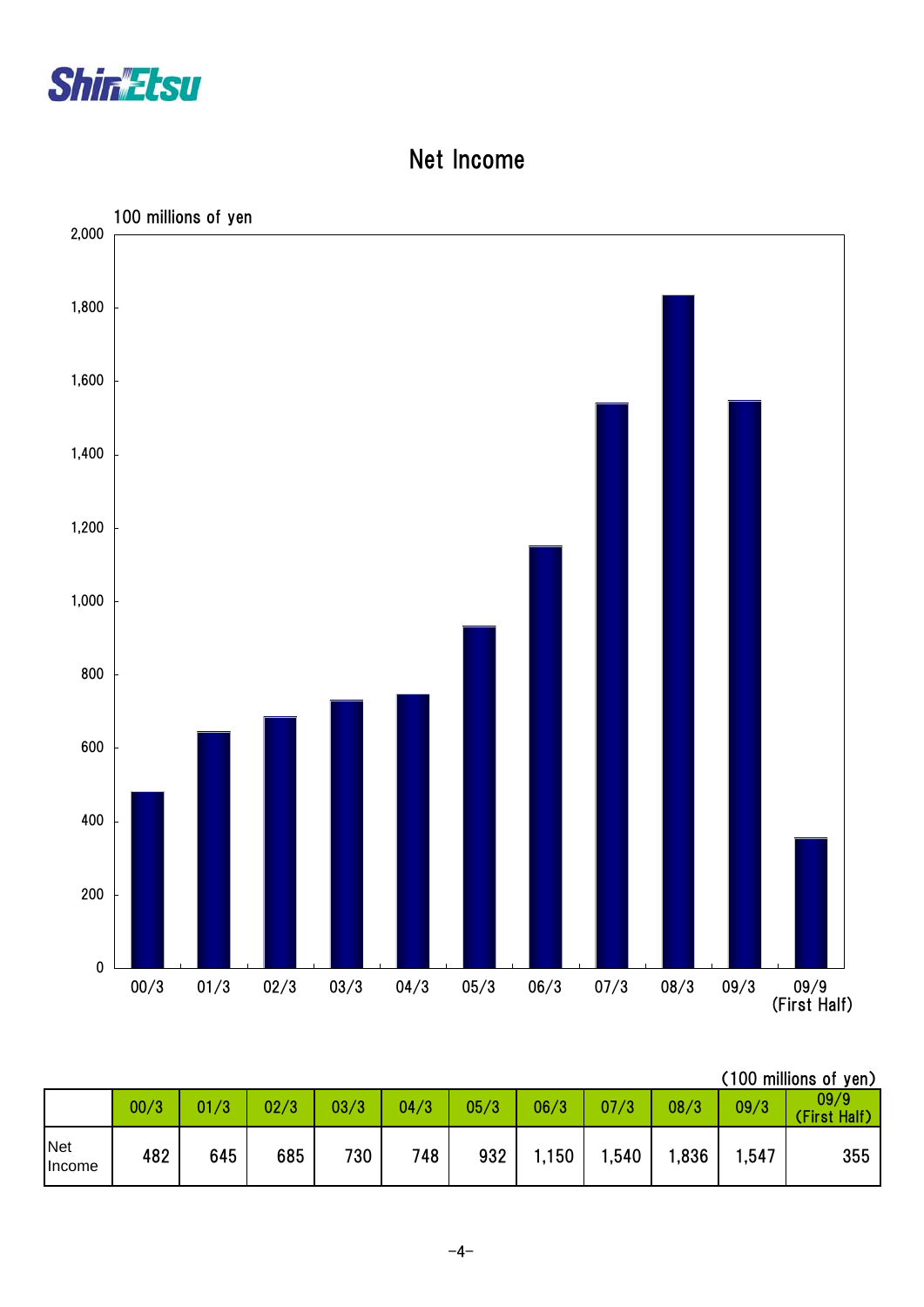

## Net Income per Share



|                         |        |      |      |                                                                                |      |      |      |      |      |      | (yen)                |
|-------------------------|--------|------|------|--------------------------------------------------------------------------------|------|------|------|------|------|------|----------------------|
|                         | 00/3   | 01/3 | 02/3 | 03/3                                                                           | 04/3 | 05/3 | 06/3 | 07/3 | 08/3 | 09/3 | 09/9<br>(First Half) |
| Net Income<br>per Share | 116.56 |      |      | 153.58   162.93   173.13   177.25   219.10   266.63   357.78   426.63   362.39 |      |      |      |      |      |      | 83.70                |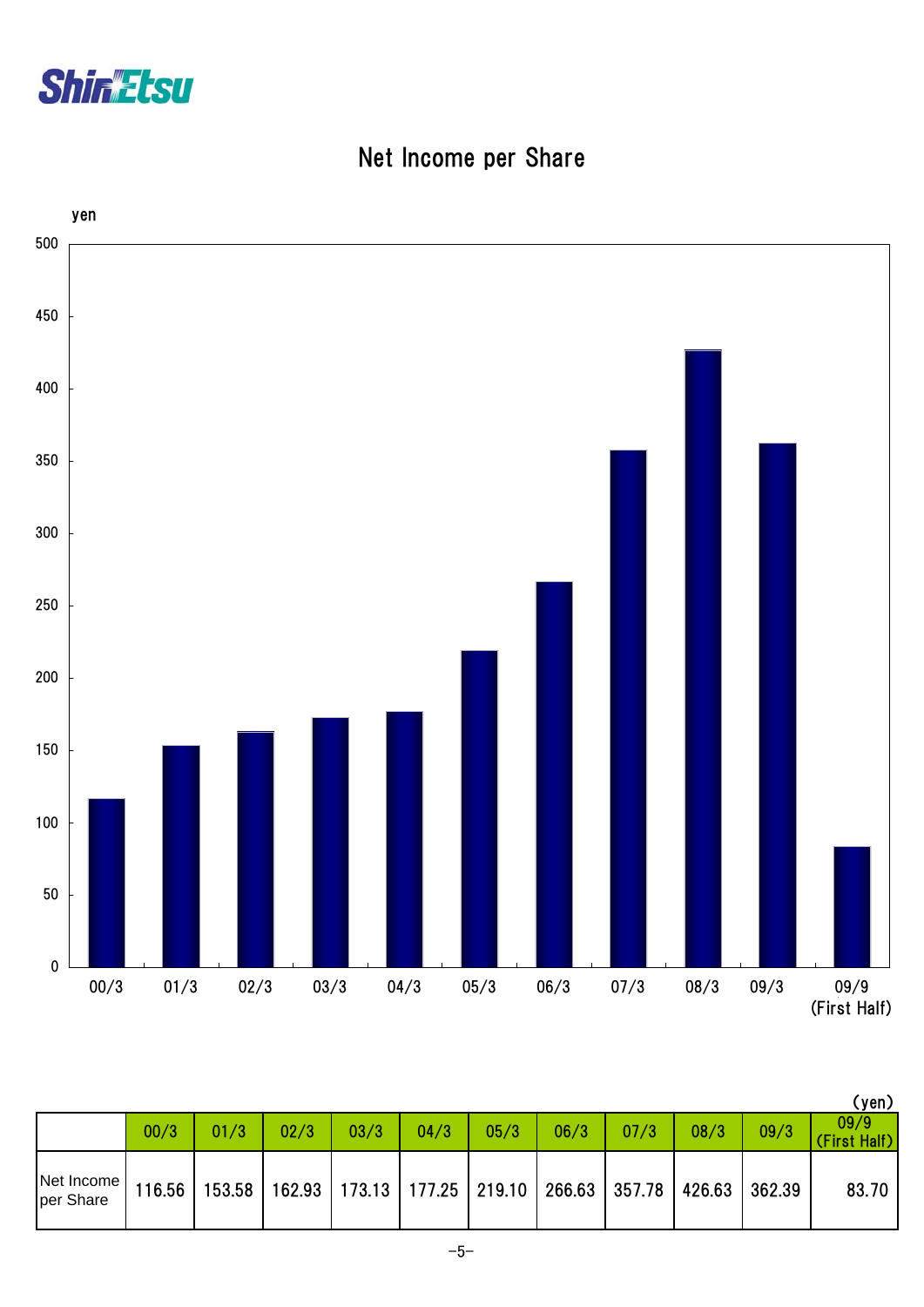



## Net Sales by Segment (Consolidated)

**H** Organic and Inorganic Chemicals Electronics Materials

**Exercicional Materials and Others** 

|                                              |       |       |       |       |       |       |       |       |       |       | 1997 - 1998 - 1999 - 1999 - 1999 - 1999 - 1999 - 1999 - 1999 - 1999 - 1999 - 1999 - 1999 - 1999 - 199 |
|----------------------------------------------|-------|-------|-------|-------|-------|-------|-------|-------|-------|-------|-------------------------------------------------------------------------------------------------------|
|                                              | 00/3  | 01/3  | 02/3  | 03/3  | 04/3  | 05/3  | 06/3  | 07/3  | 08/3  | 09/3  | 09/9<br>(First Half)                                                                                  |
| Organic and<br>Inorganic<br><b>Chemicals</b> | 3,434 | 4,104 | 3,980 | 4,210 | 4,570 | 5,490 | 6,365 | 7,084 | 7,010 | 6,292 | 2,318                                                                                                 |
| Electronics<br><b>Materials</b>              | 2,201 | 2,587 | 2,265 | 2,434 | 2,622 | 3,069 | 3,615 | 4,794 | 5,647 | 4,675 | 1,431                                                                                                 |
| Functional<br>Materials and<br><b>Others</b> | 1,153 | .384  | 1,507 | 1,331 | 1,136 | 1,116 | 1,300 | 1,169 | 1,107 | 1,041 | 423                                                                                                   |

(100 millions of yen)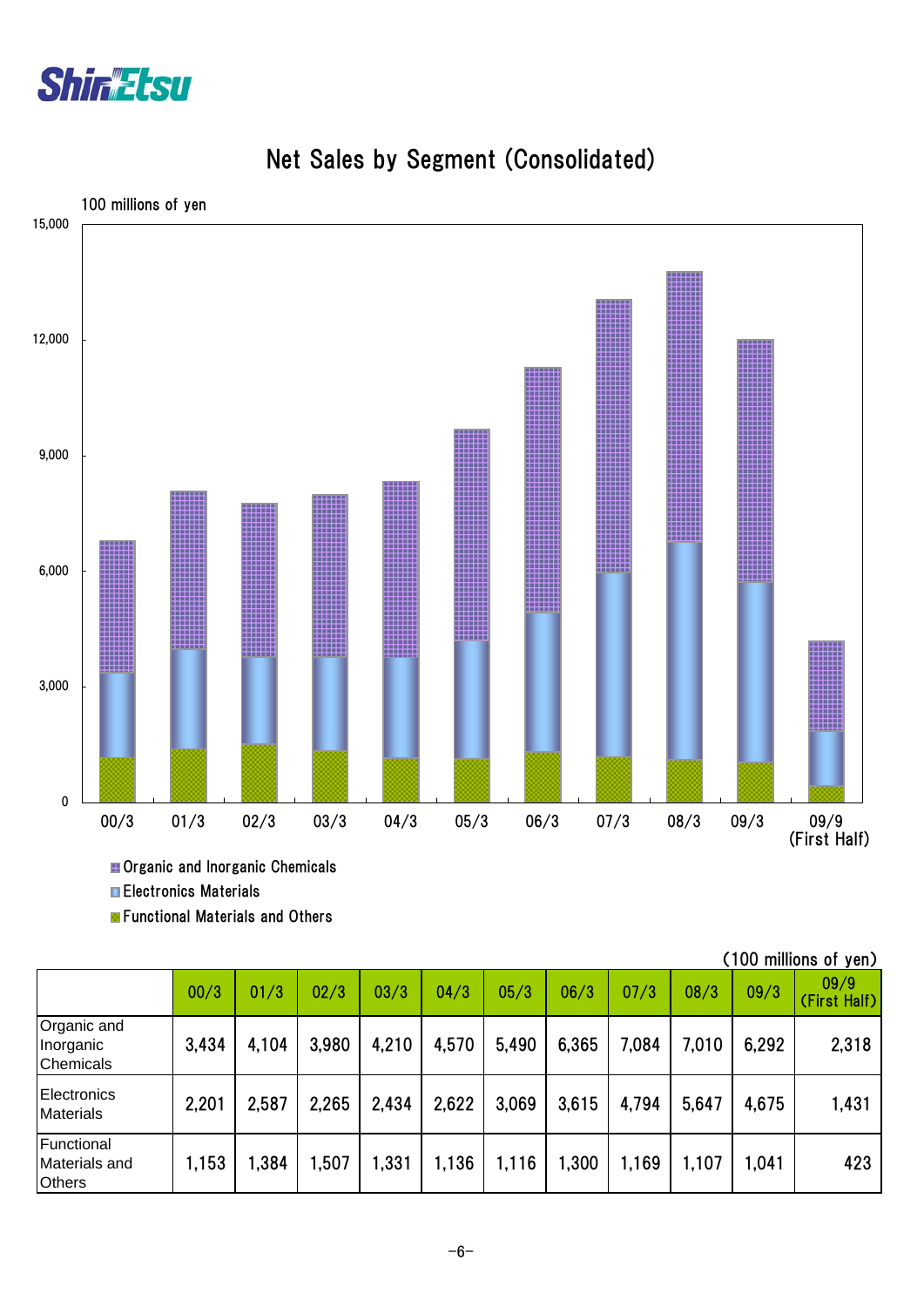



## Operating Income by Segment (Consolidated)

Electronics Materials

**E** Functional Materials and Others

|                                              |      |      |      |      |      |      |      |       |      |       | (100 millions of yen) |
|----------------------------------------------|------|------|------|------|------|------|------|-------|------|-------|-----------------------|
|                                              | 00/3 | 01/3 | 02/3 | 03/3 | 04/3 | 05/3 | 06/3 | 07/3  | 08/3 | 09/3  | 09/9<br>(First Half)  |
| Organic and<br>Inorganic<br><b>Chemicals</b> | 452  | 470  | 488  | 624  | 651  | 779  | 962  | 1,067 | 995  | 952   | 274                   |
| Electronics<br><b>Materials</b>              | 233  | 364  | 337  | 352  | 422  | 537  | 653  | 1,066 | ,621 | 1,122 | 171                   |
| Functional<br>Materials and<br><b>Others</b> | 187  | 293  | 322  | 243  | 182  | 201  | 240  | 276   | 260  | 257   | 89                    |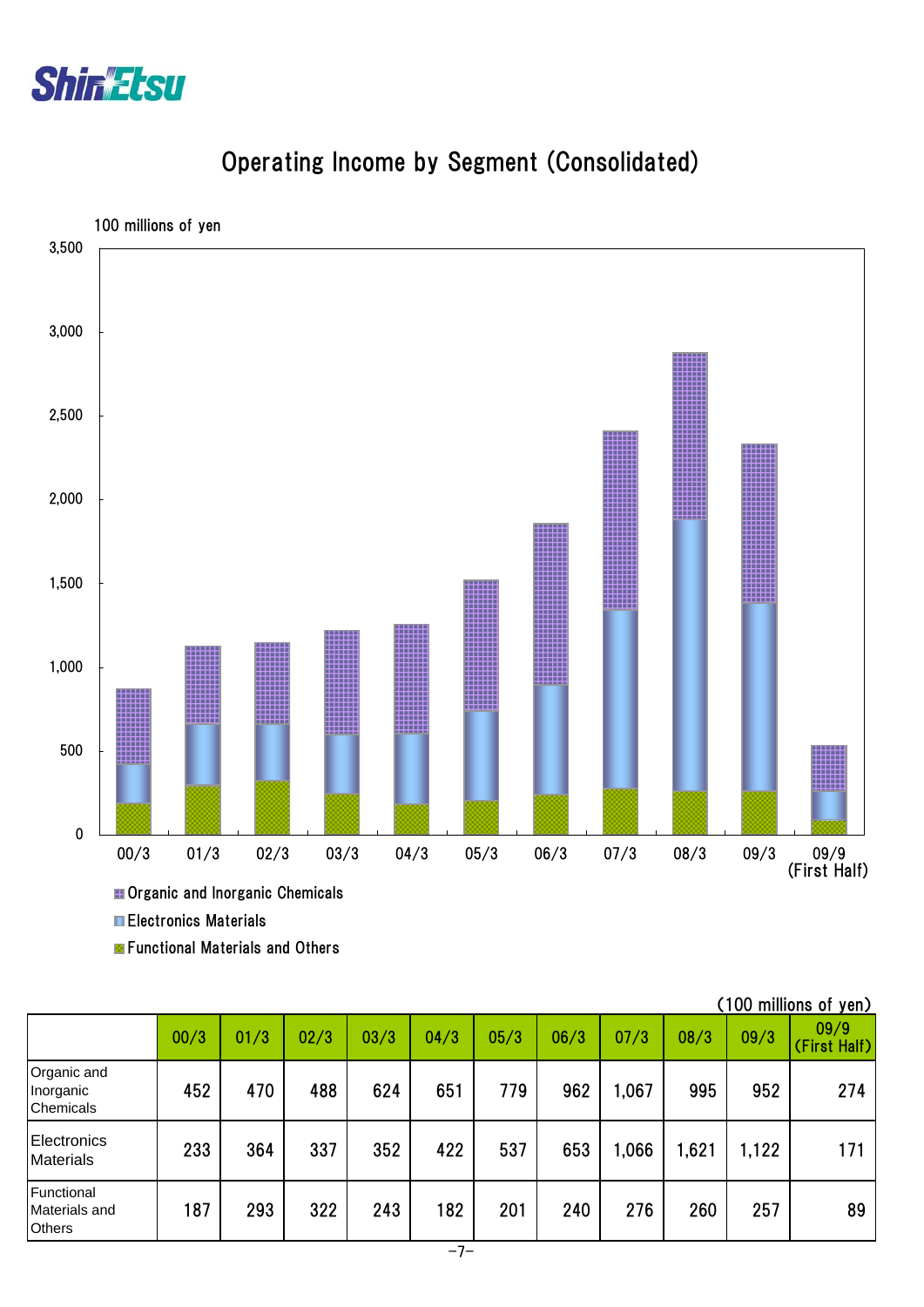





|                                       |      |      |      |      |      |      |      |      |      |      | (%)                  |
|---------------------------------------|------|------|------|------|------|------|------|------|------|------|----------------------|
|                                       | 00/3 | 01/3 | 02/3 | 03/3 | 04/3 | 05/3 | 06/3 | 07/3 | 08/3 | 09/3 | 09/9<br>(First Half) |
| Ordinary Income to<br>Net Sales Ratio | 12.4 | 14.3 | 15.1 | 15.3 | 15.1 | 15.7 | 16.4 | 18.9 | 21.8 | 20.9 | 13.4                 |
| Net Income to<br>Net Sales Ratio      | 7.1  | 8.0  | 8.8  | 9.2  | 9.0  | 9.6  | 10.2 | 11.8 | 13.3 | 12.9 | 8.5                  |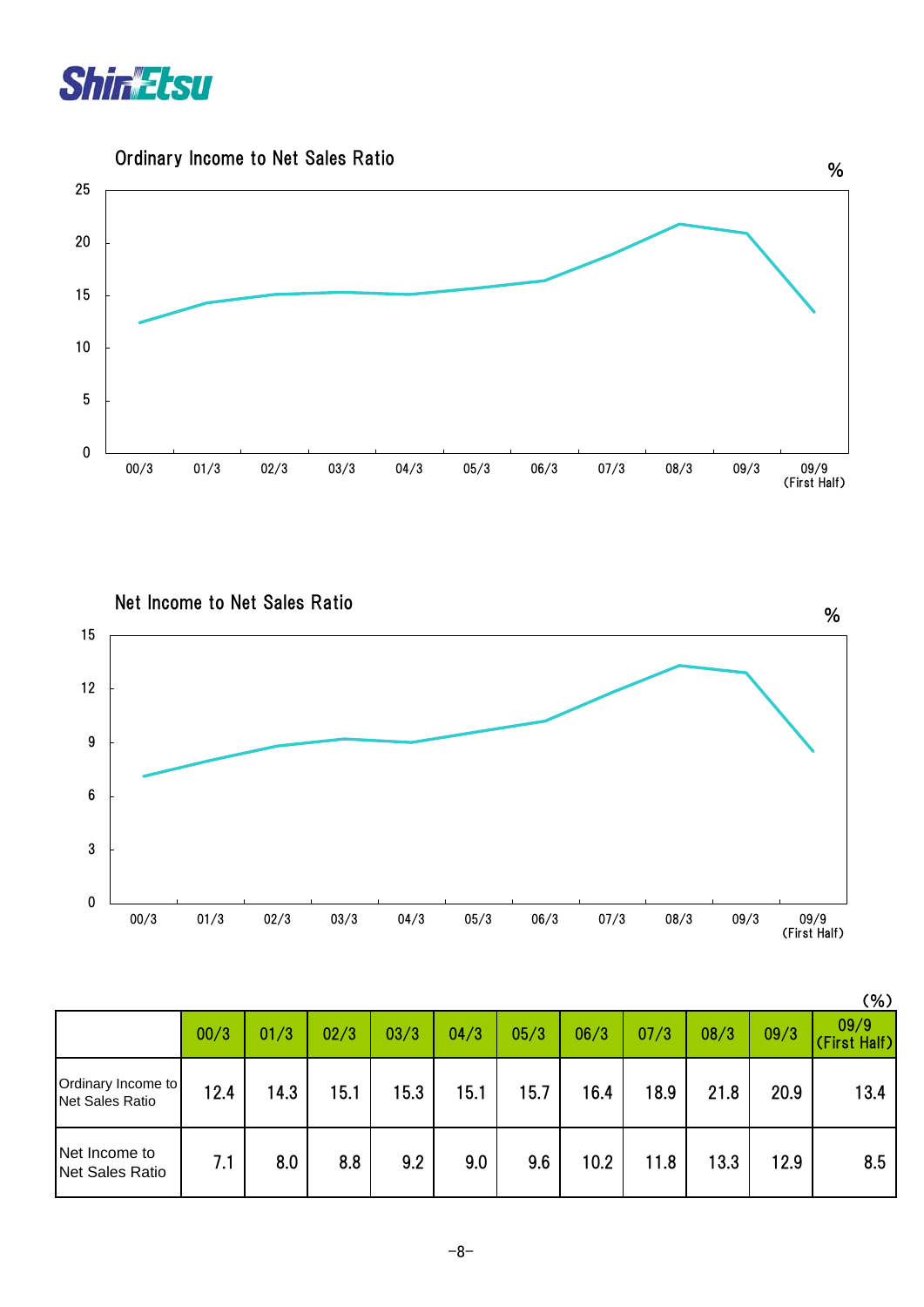

#### Total Assets



#### Net Assets



|                 |        |        |        |        |       |                                   |        |        |                   |      | (100 millions of yen) |
|-----------------|--------|--------|--------|--------|-------|-----------------------------------|--------|--------|-------------------|------|-----------------------|
|                 | 00/3   | 01/3   | 02/3   | 03/3   | 04/3  | 05/3                              | 06/3   | 07/3   | 08/3              | 09/3 | 09/9<br>(First Half)  |
| Total<br>Assets | 11,687 | 12.658 | 12,884 | 13,109 |       | 13,862   14,762   16,713   18,600 |        |        | 19,185   16,849   |      | 17,406                |
| Net Assets      | 6,513  | 7,150  | 8,121  | 8,470  | 9,007 | 9,963                             | 11,737 | 13,603 | $14,837$   14,074 |      | 14,609                |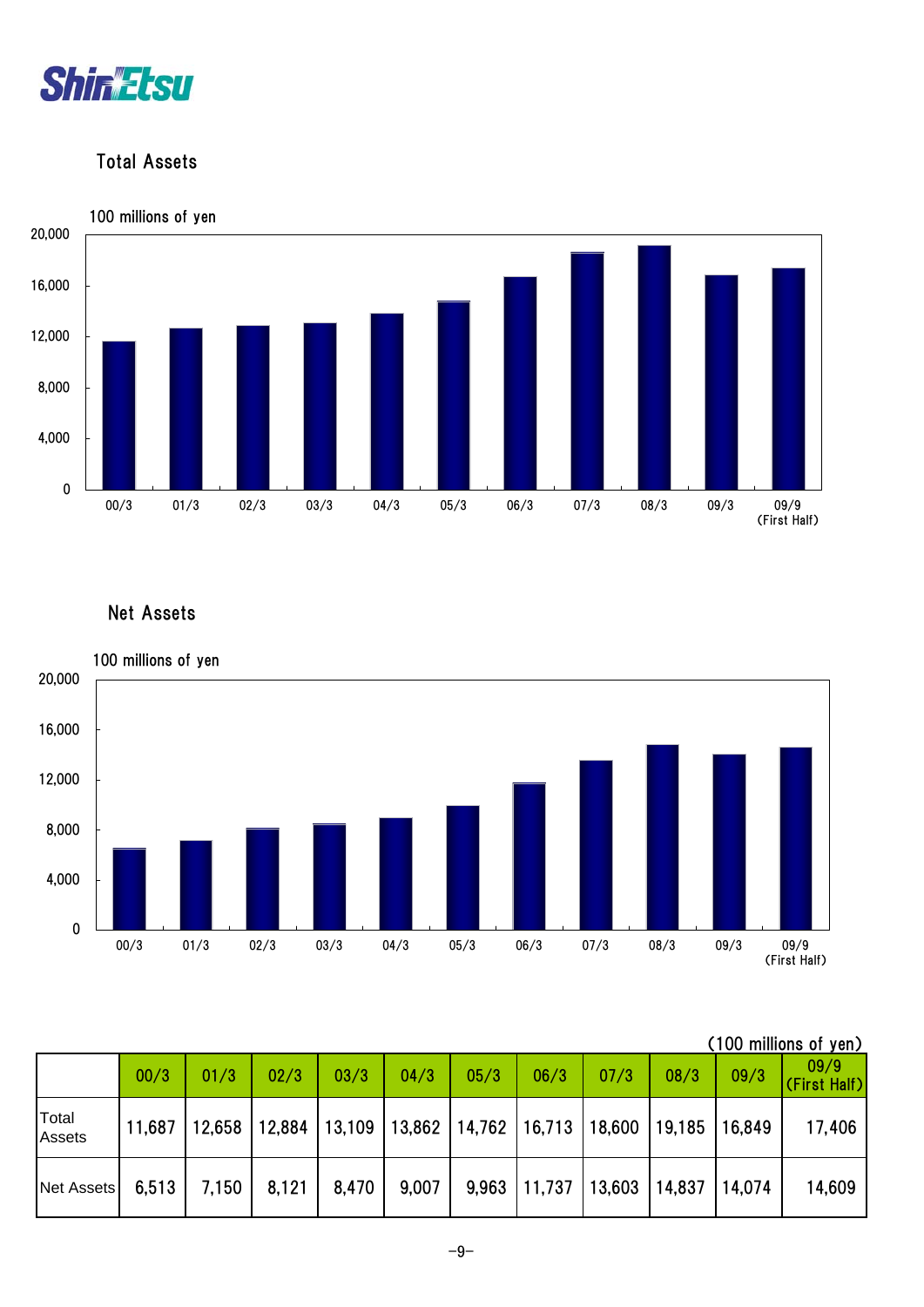

Equity Ratio (Consolidated)



Return on Equity, Return (Ordinary Income) on Total Assets (Consolidated)



Return on Equity

|                                                |      |      |      |      |      |      |      |      |      |      | (% )                 |
|------------------------------------------------|------|------|------|------|------|------|------|------|------|------|----------------------|
|                                                | 00/3 | 01/3 | 02/3 | 03/3 | 04/3 | 05/3 | 06/3 | 07/3 | 08/3 | 09/3 | 09/9<br>(First Half) |
| <b>Equity Ratio</b>                            | 55.7 | 56.5 | 63.0 | 64.6 | 65.0 | 67.5 | 70.2 | 71.0 | 75.0 | 81.1 | 81.3                 |
| Return on Equity                               | 7.9  | 9.4  | 9.0  | 8.8  | 8.6  | 9.8  | 10.6 | 12.4 | 13.3 | 11.0 | 5.1<br>(p.a.)        |
| Return<br>(Ordinary Income)<br>on Total Assets | 7.6  | 9.5  | 9.2  | 9.4  | 9.3  | 10.6 | 11.8 | 14.0 | 15.9 | 13.9 | 6.5<br>(p.a.)        |

- Return (Ordinary Income) on Total Assets